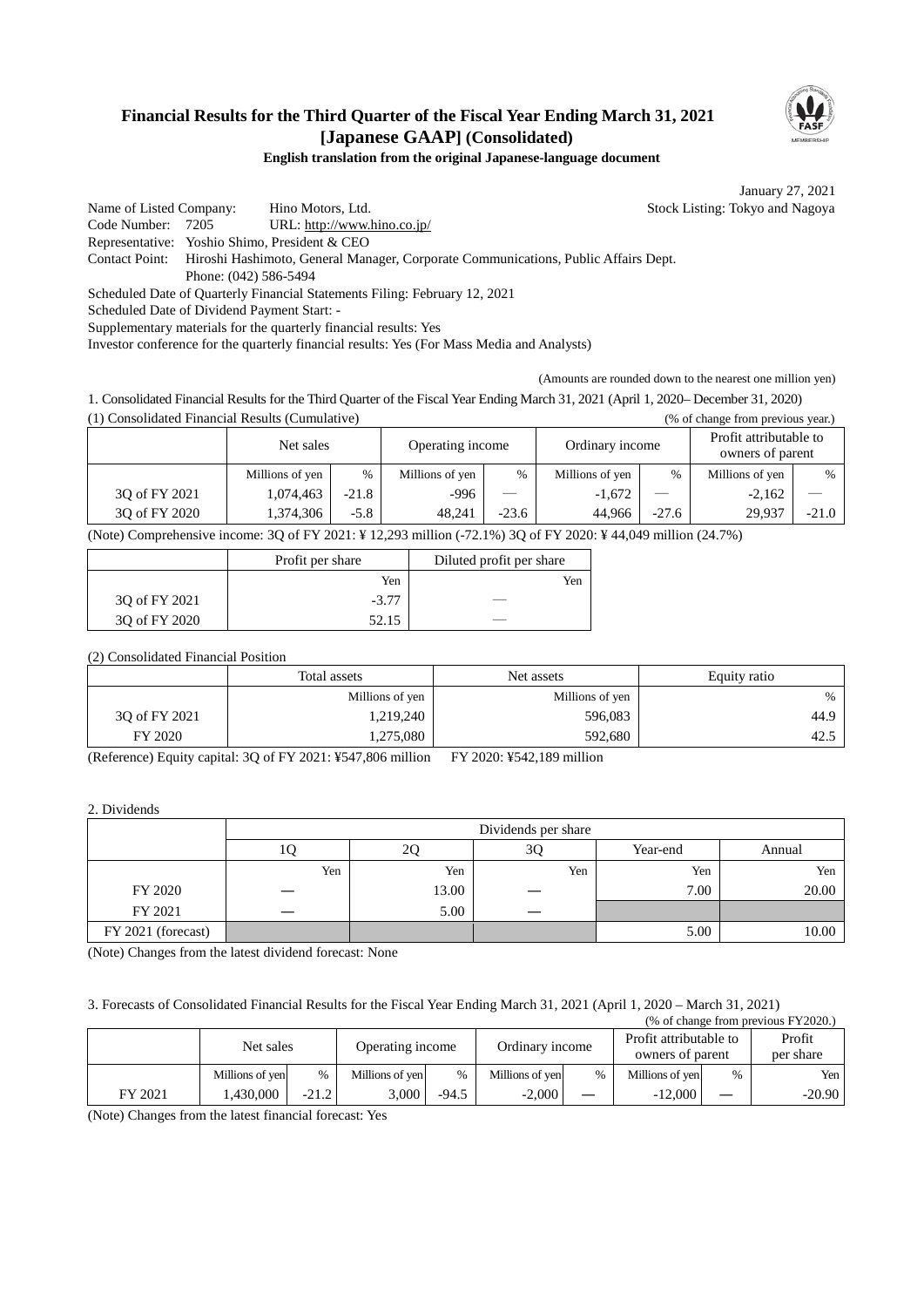\*Notes

- (1) Changes in significant subsidiaries (changes of specified subsidiaries resulting in changes in scope of consolidation) during the current term: None
- (2) Application of the accounting procedures for producing quarterly consolidated financial statements: None
- (3) Changes in accounting policies, accounting estimates and restatements:

| 1) Changes in accounting policies due to revisions of accounting standards: None |      |
|----------------------------------------------------------------------------------|------|
| 2) Changes in accounting policies due to reasons other than above 1):            | None |
| 3) Changes in accounting estimates:                                              | None |

4) Restatements: None

(4) Number of outstanding shares (common stock)

| 1) Number of outstanding shares (including<br>treasury stock) at end of term | 30 of FY 2021 | 574,580,850 shares FY 2020 |               | 574,580,850 shares |
|------------------------------------------------------------------------------|---------------|----------------------------|---------------|--------------------|
| 2) Number of treasury stock at end of term                                   | 30 of FY 2021 | 552,310 shares   FY 2020   |               | 551,510 shares     |
| 3) Average number of shares (quarterly<br>consolidated cumulative period)    | 30 of FY 2021 | 574,029,038 shares         | 30 of FY 2020 | 574,012,977 shares |

3) Average number of consolidated cumulation

\*Summary of financial results is out of scope of audit.

\*Statement regarding the proper use of financial forecasts and other remarks

• Descriptions regarding the future, including the financial projections contained in this report, are based on certain assumptions currently available to the Company, which are, at the discretion of the Company, deemed reasonable, and the Company gives no guarantees that it will achieve these results. In addition, actual financial results may significantly vary due to various factors.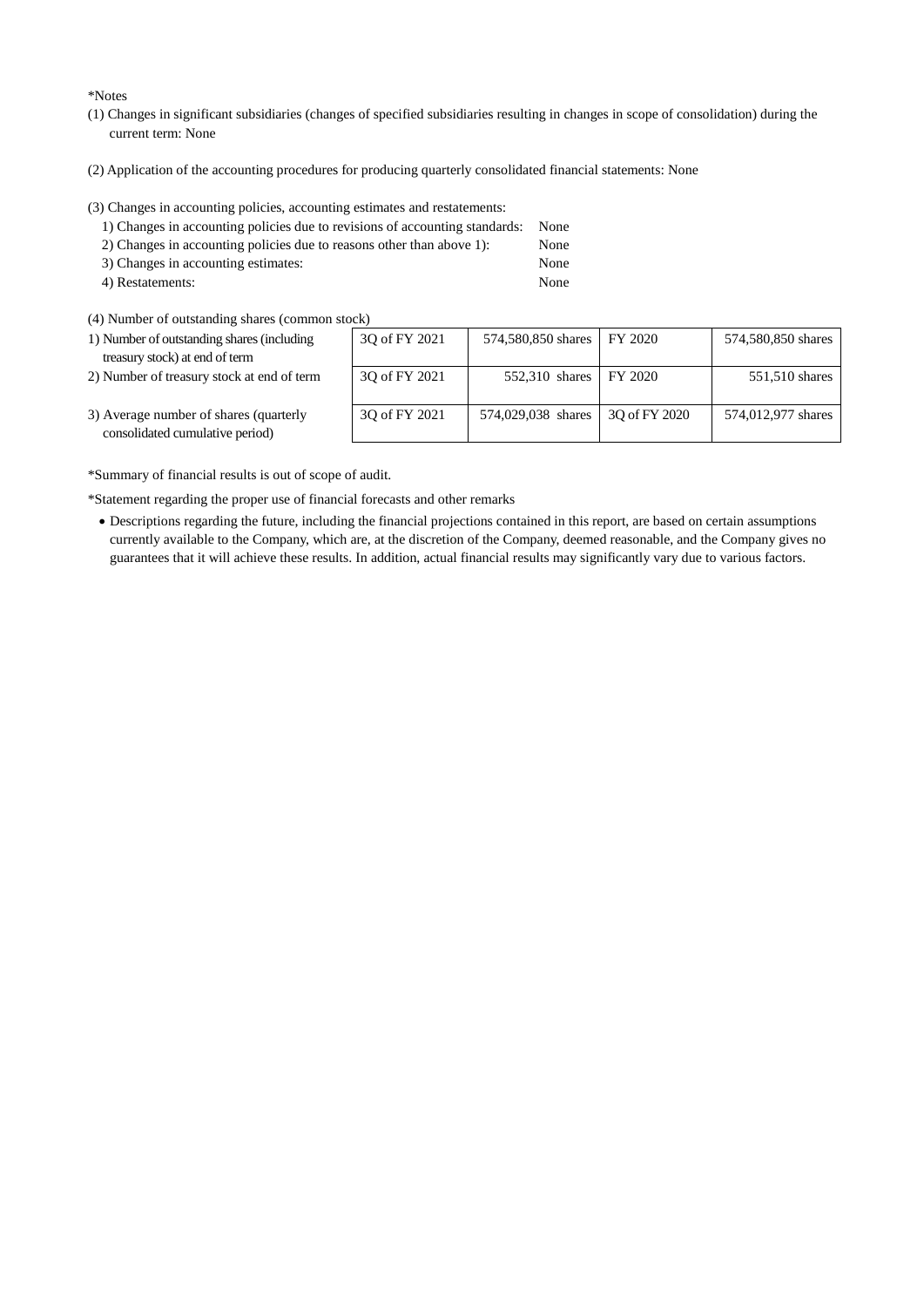## Appendix

# Table of contents of the appendix

| (2) Quarterly Consolidated Statements of Income and Quarterly Consolidated Statements of Comprehensive |
|--------------------------------------------------------------------------------------------------------|
| Income                                                                                                 |
| [Quarterly Consolidated Statements of Income]                                                          |
|                                                                                                        |
| [Quarterly Consolidated Statements of Comprehensive Income]                                            |
|                                                                                                        |
|                                                                                                        |
|                                                                                                        |
|                                                                                                        |
|                                                                                                        |
|                                                                                                        |
|                                                                                                        |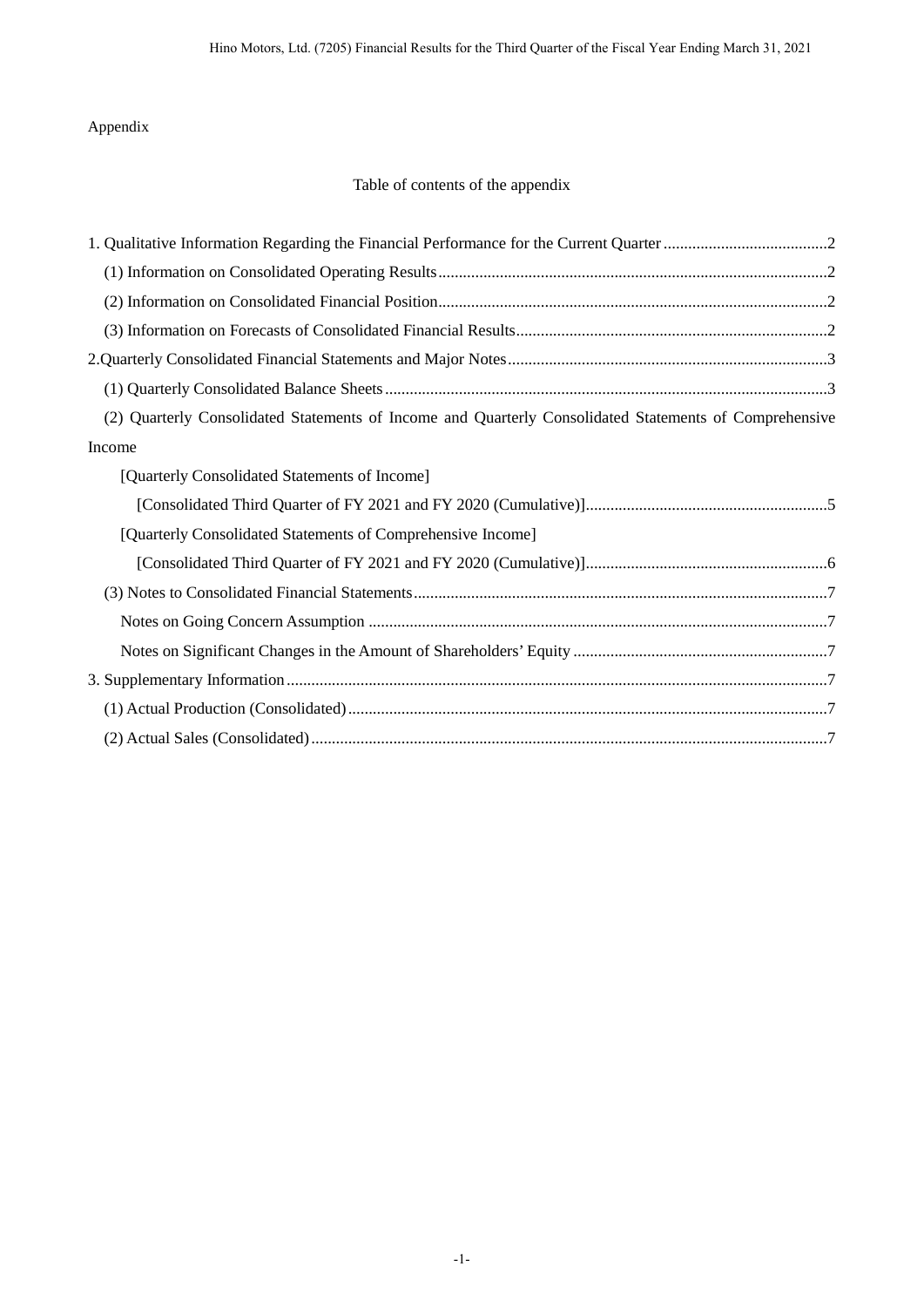### **1. Qualitative Information Regarding the Financial Performance for the Current Quarter (1) Information on Consolidated Operating Results**

As for the Japanese domestic truck market during the current third quarter (nine months), due to the impact of COVID-19, the total demand for heavy- and medium-duty trucks was 62.3 thousand units, a decrease of 8.0% compared to the same quarter in the previous year, and total demand for light-duty truck was 61.0 thousand units, a decrease of 21.1% compared to the same quarter in the previous year.

As for Japanese domestic sales, due to the aforementioned decrease in demand, the total sales volume of heavy-, medium-, and light-duty trucks and buses was 43.2 thousand units, a decrease of 12.2% compared to the same quarter in the previous year.

As for overseas sales, sales volume declined due to COVID-19, and the company conducted inventory adjustment, so sales volume was 50.2 thousand units, a decrease of 41.5% compared to the same quarter in the previous year.

As a result of the above, total unit sales of Hino Brand trucks and buses were 93.4 thousand units, a decrease of 30.9% compared to the same quarter in the previous year.

As for the volume of sales to Toyota Motor Corporation, total sales volume was 78.8 thousand units, a decrease of 26.8% compared to the same quarter in the previous year.

As a result of the above, net sales in the current third quarter were ¥1,074,463 million, which is a decrease of ¥299,843 million (-21.8%) as compared to the same quarter in the previous year. As for profit and loss, due mainly to a decrease in sales, operating loss was ¥996 million, which is a decrease of ¥49,238 million compared to the same quarter in the previous year (operating income of ¥48,241 million in the same quarter in the previous year), ordinary loss was ¥1,672 million, which is a decrease of ¥46,638 million compared to the same quarter in the previous year (ordinary income of ¥44,966 million in the same quarter in the previous year), and loss attributable to owners of parent was ¥2,162 million, which is a decrease of ¥32,099 million compared to the same quarter in the previous year (profit attributable to owners of parent of ¥29,937 million in the same quarter in the previous year).

#### **(2) Information on Consolidated Financial Position**

Total assets at the end of the third quarter decreased to ¥1,219,240 million by ¥55,839 million compared to the end of the previous consolidated fiscal year. This is mainly because notes and accounts receivable - trade decreased by ¥30,847 million and inventories decreased by ¥38,833 million, while investment securities increased by ¥14,137 million.

Liabilities decreased to ¥623,157 million by ¥59,242 million compared to the end of the previous fiscal year. This is mainly because notes and accounts payable - trade decreased by ¥34,529 million and other liabilities such as notes and accounts payable – other decreased.

Net assets increased to ¥596,083 million by ¥3,402 million compared to the end of the previous fiscal year. This is mainly because valuation difference on available-for-sale securities increased by ¥12,199 million, while loss attributable to owners of parent of ¥2,162 million was recorded and dividends from retained earnings of ¥6,889 million were paid.

#### **(3) Information on Forecasts of Consolidated Financial Results**

On December 23, 2020, we announced that we will discontinue the manufacturing of vehicles at West Virginia Factory of Hino Motors Manufacturing U.S.A., Inc., a consolidated subsidiary, and Woodstock Factory of Hino Motors Canada, Ltd., a consolidated subsidiary, until the end of September 2021.

We are estimating the impact of the above-mentioned discontinuation on business performance, but as the negotiations with related departments are ongoing, it is still difficult to reasonably estimate the impact and post it in the consolidated financial statements for the third quarter of the term ending March 2021. In this situation, considering related costs assumed as an extraordinary loss amounting to about 14 billion yen in the fourth quarter, we have revised loss attributable to owners of parent to 12 billion yen in the full-year consolidated earnings forecast.

\*The figures in the above earnings forecast are based on currently available information and certain assumptions considered reasonable. Actual results, etc. may be different from them due to various factors.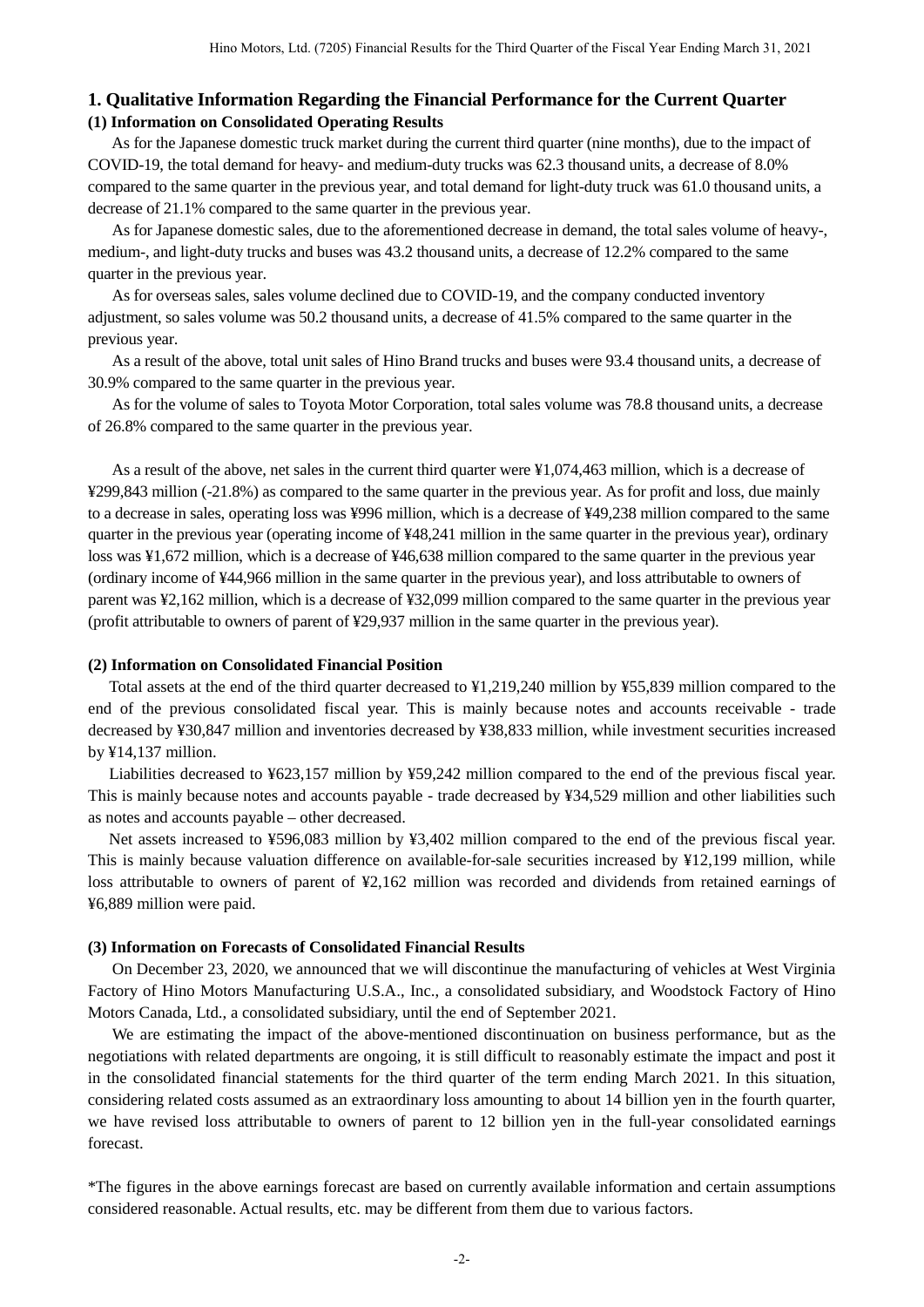## **2.Quarterly Consolidated Financial Statements and Major Notes**

### **(1) Quarterly Consolidated Balance Sheets**

|                                               |                                   | (Millions of yen)                                     |
|-----------------------------------------------|-----------------------------------|-------------------------------------------------------|
|                                               | FY 2020<br>(As of March 31, 2020) | Third Quarter of FY 2021<br>(As of December 31, 2020) |
| Assets                                        |                                   |                                                       |
| Current assets                                |                                   |                                                       |
| Cash and deposits                             | 40,647                            | 61,173                                                |
| Notes and accounts receivable - trade         | 290,241                           | 259,394                                               |
| Merchandise and finished goods                | 188,760                           | 150,455                                               |
| Work in process                               | 39,272                            | 37,372                                                |
| Raw materials and supplies                    | 34,021                            | 35,393                                                |
| Other                                         | 71,217                            | 63,103                                                |
| Allowance for doubtful accounts               | $-3,408$                          | $-3,751$                                              |
| Total current assets                          | 660,752                           | 603,142                                               |
| Non-current assets                            |                                   |                                                       |
| Property, plant and equipment                 |                                   |                                                       |
| Buildings and structures, net                 | 164,515                           | 167,791                                               |
| Machinery, equipment and vehicles, net        | 95,986                            | 88,019                                                |
| Land                                          | 126,259                           | 127,586                                               |
| Other, net                                    | 48,456                            | 46,630                                                |
| Total property, plant and equipment           | 435,217                           | 430,029                                               |
| Intangible assets                             | 26,902                            | 25,124                                                |
| Investments and other assets                  |                                   |                                                       |
| Investment securities                         | 111,582                           | 125,720                                               |
| Deferred tax assets                           | 26,867                            | 22,016                                                |
| Other                                         | 16,709                            | 16,166                                                |
| Allowance for doubtful accounts               | $-2,953$                          | $-2,959$                                              |
| Total investments and other assets            | 152,207                           | 160,943                                               |
| Total non-current assets                      | 614,327                           | 616,097                                               |
| <b>Total assets</b>                           | 1,275,080                         | 1,219,240                                             |
| Liabilities                                   |                                   |                                                       |
| <b>Current liabilities</b>                    |                                   |                                                       |
| Notes and accounts payable - trade            | 239,232                           | 204,702                                               |
| Short-term borrowings                         | 178,170                           | 191,175                                               |
| Current portion of long-term borrowings       | 14,118                            | 7,114                                                 |
| Income taxes payable                          | 3,428                             | 1,017                                                 |
| Provision for product warranties              | 36,114                            | 29,488                                                |
| Other provisions                              | 7,668                             | 3,327                                                 |
| Other                                         | 90,478                            | 77,087                                                |
| Total current liabilities                     | 569,211                           | 513,913                                               |
| Non-current liabilities                       |                                   |                                                       |
| Long-term borrowings                          | 19,839                            | 16,722                                                |
| Deferred tax liabilities                      | 1,799                             | 1,655                                                 |
| Deferred tax liabilities for land revaluation | 2,765                             | 2,765                                                 |
| Retirement benefit liability                  | 60,746                            | 60,858                                                |
| Other provisions                              | 2,084                             | 1,930                                                 |
| Other                                         | 25,952                            | 25,311                                                |
| Total non-current liabilities                 | 113,188                           | 109,243                                               |
| <b>Total liabilities</b>                      | 682,399                           | 623,157                                               |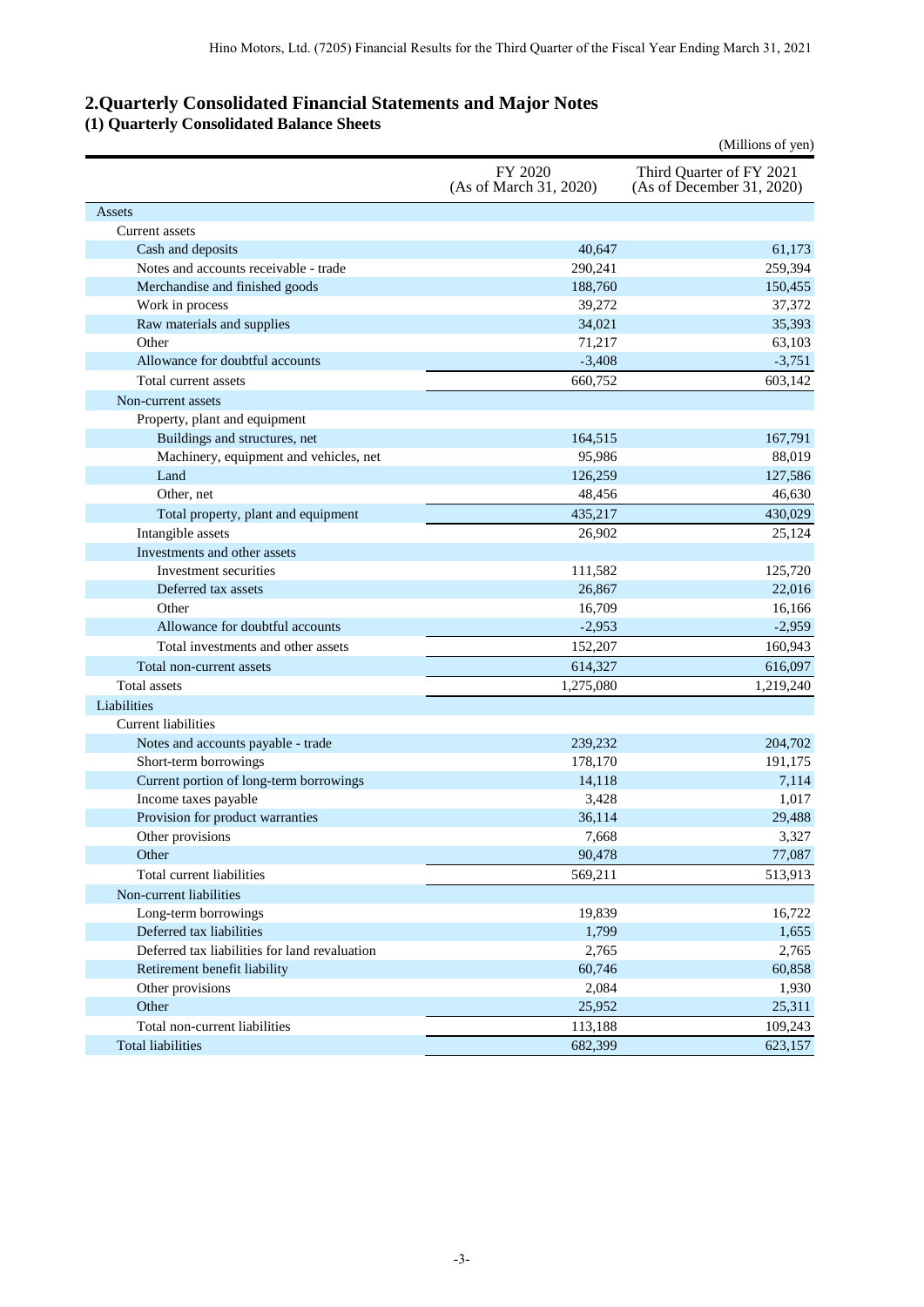|                                                          |                                   | (Millions of yen)                                     |
|----------------------------------------------------------|-----------------------------------|-------------------------------------------------------|
|                                                          | FY 2020<br>(As of March 31, 2020) | Third Quarter of FY 2021<br>(As of December 31, 2020) |
| Net assets                                               |                                   |                                                       |
| Shareholders' equity                                     |                                   |                                                       |
| Capital stock                                            | 72,717                            | 72,717                                                |
| Capital surplus                                          | 64,830                            | 65,430                                                |
| Retained earnings                                        | 390,781                           | 381,729                                               |
| Treasury shares                                          | $\triangle$ 196                   | $-197$                                                |
| Total shareholders' equity                               | 528,132                           | 519,679                                               |
| Accumulated other comprehensive income                   |                                   |                                                       |
| Valuation difference on available-for-sale<br>securities | 37,653                            | 49,853                                                |
| Deferred gains or losses on hedges                       | $-36$                             | $-222$                                                |
| Revaluation reserve for land                             | 2,325                             | 2,325                                                 |
| Foreign currency translation adjustment                  | $-14,601$                         | $-13,355$                                             |
| Remeasurements of defined benefit plans                  | $-11,283$                         | $-10,474$                                             |
| Total accumulated other comprehensive income             | 14,057                            | 28,126                                                |
| Non-controlling interests                                | 50,491                            | 48,277                                                |
| Total net assets                                         | 592,680                           | 596,083                                               |
| Total liabilities and net assets                         | 1,275,080                         | 1,219,240                                             |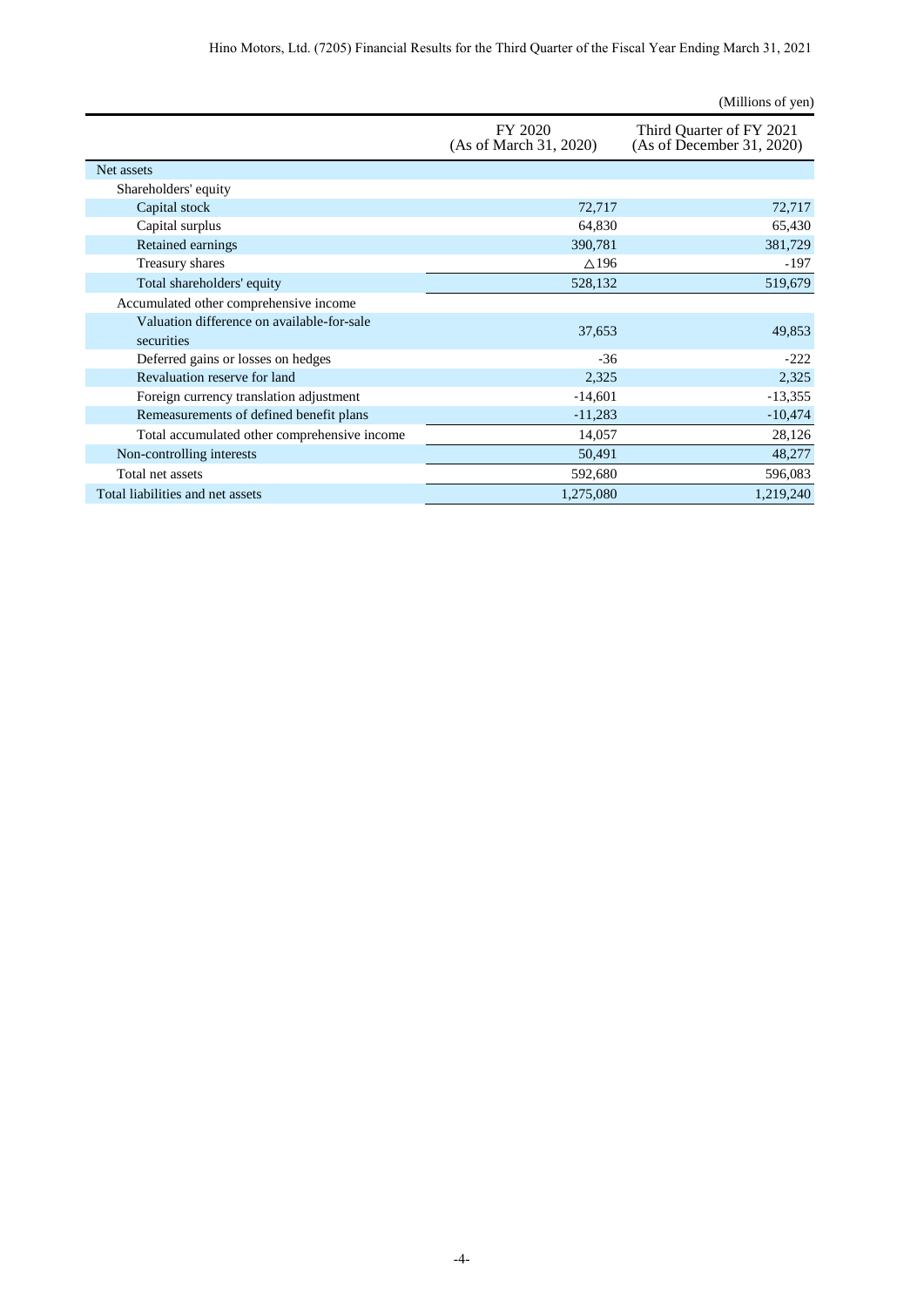## **(2) Quarterly Consolidated Statements of Income and Quarterly Consolidated Statements of Comprehensive Income**

[Quarterly Consolidated Statements of Income]

[Consolidated Third Quarter of FY 2021 and FY 2020 (Cumulative)]

|                                                  |                          | (Millions of yen)        |
|--------------------------------------------------|--------------------------|--------------------------|
|                                                  | Third Quarter of FY 2020 | Third Quarter of FY 2021 |
|                                                  | (From April 1, 2019      | (From April 1, 2020      |
|                                                  | to December 31, 2019)    | to December 31, 2020)    |
| Net sales                                        | 1,374,306                | 1,074,463                |
| Cost of sales                                    | 1,168,903                | 931,062                  |
| Gross profit                                     | 205,402                  | 143,400                  |
| Selling, general and administrative expenses     |                          |                          |
| Salaries and allowances                          | 42,540                   | 36,553                   |
| Provision for bonuses                            | 1,769                    | 2,092                    |
| Retirement benefit expenses                      | 2,559                    | 2,627                    |
| Other                                            | 110,292                  | 103,123                  |
| Total selling, general and administrative        | 157,160                  | 144,396                  |
| expenses                                         |                          |                          |
| Operating profit (loss)                          | 48,241                   | $-996$                   |
| Non-operating income                             |                          |                          |
| Interest income                                  | 952                      | 810                      |
| Dividend income                                  | 2,063                    | 1,786                    |
| Foreign exchange gains                           |                          | 973                      |
| Share of profit of entities accounted for using  | 355                      |                          |
| equity method                                    |                          |                          |
| Miscellaneous income                             | 2,251                    | 3,326                    |
| Total non-operating income                       | 5,622                    | 6,898                    |
| Non-operating expenses                           |                          |                          |
| Interest expenses                                | 5,122                    | 3,369                    |
| Foreign exchange losses                          | 1,391                    |                          |
| Share of loss of entities accounted for using    |                          | 2,253                    |
| equity method                                    |                          |                          |
| Miscellaneous expenses                           | 2,383                    | 1,950                    |
| Total non-operating expenses                     | 8,897                    | 7,573                    |
| Ordinary profit (loss)                           | 44,966                   | $-1,672$                 |
| Extraordinary income                             |                          |                          |
| Gain on sales of non-current assets              | 138                      | 230                      |
| Gain on sales of investment securities           | 64                       | 1,265                    |
| Other                                            | 135                      | 50                       |
| Total extraordinary income                       | 338                      | 1,545                    |
| <b>Extraordinary losses</b>                      |                          |                          |
| Loss on sales and retirement of non-current      | 620                      | 907                      |
| assets                                           |                          |                          |
| Other                                            | 125                      | 95                       |
| Total extraordinary losses                       | 745                      | 1,002                    |
| Profit (loss) before income taxes                | 44,559                   | $-1,129$                 |
| Income taxes - current                           | 12,202                   | 1,503                    |
| Income taxes - deferred                          | $-101$                   | $-1,075$                 |
| Total income taxes                               | 12,100                   | 428                      |
| Profit (loss)                                    | 32,458                   | $-1,557$                 |
| Profit attributable to non-controlling interests | 2,521                    | 605                      |
| Profit (loss) attributable to owners of parent   | 29,937                   | $-2,162$                 |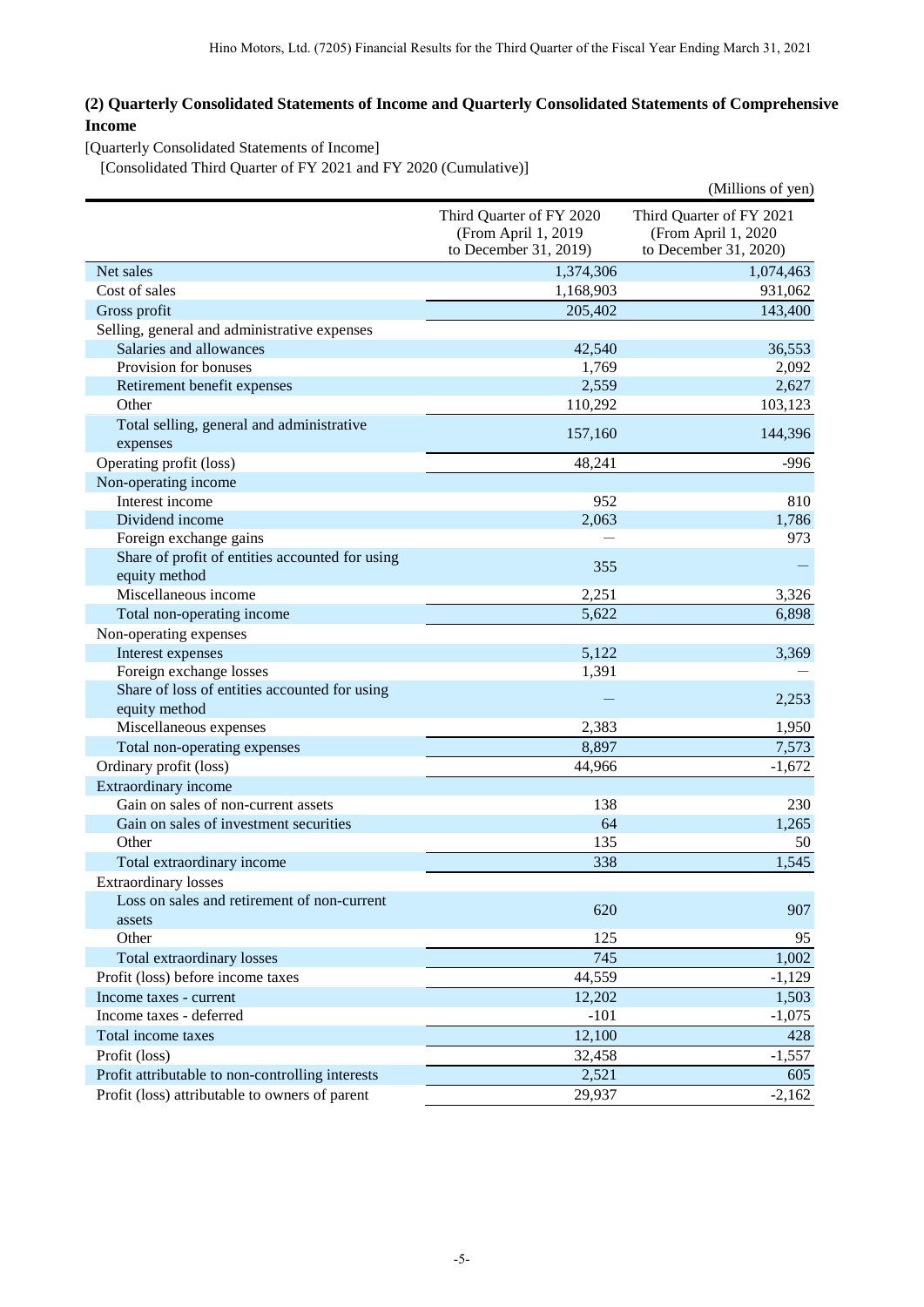[Quarterly Consolidated Statements of Comprehensive Income]

[Consolidated Third Quarter of FY 2021 and FY 2020 (Cumulative)]

|                                                                                      |                                                                           | (Millions of yen)                                                         |
|--------------------------------------------------------------------------------------|---------------------------------------------------------------------------|---------------------------------------------------------------------------|
|                                                                                      | Third Quarter of FY 2020<br>(From April 1, 2019)<br>to December 31, 2019) | Third Quarter of FY 2021<br>(From April 1, 2020)<br>to December 31, 2020) |
| Profit (loss)                                                                        | 32,458                                                                    | $-1,557$                                                                  |
| Other comprehensive income                                                           |                                                                           |                                                                           |
| Valuation difference on available-for-sale<br>securities                             | 9,232                                                                     | 11,990                                                                    |
| Deferred gains or losses on hedges                                                   | $-392$                                                                    | $-176$                                                                    |
| Foreign currency translation adjustment                                              | 860                                                                       | 1,087                                                                     |
| Remeasurements of defined benefit plans, net of<br>tax                               | 695                                                                       | 747                                                                       |
| Share of other comprehensive income of entities<br>accounted for using equity method | 1,193                                                                     | 201                                                                       |
| Total other comprehensive income                                                     | 11,590                                                                    | 13,851                                                                    |
| Comprehensive income                                                                 | 44,049                                                                    | 12,293                                                                    |
| Comprehensive income attributable to                                                 |                                                                           |                                                                           |
| Comprehensive income attributable to owners of<br>parent                             | 41,321                                                                    | 11,906                                                                    |
| Comprehensive income attributable to non-<br>controlling interests                   | 2,727                                                                     | 387                                                                       |